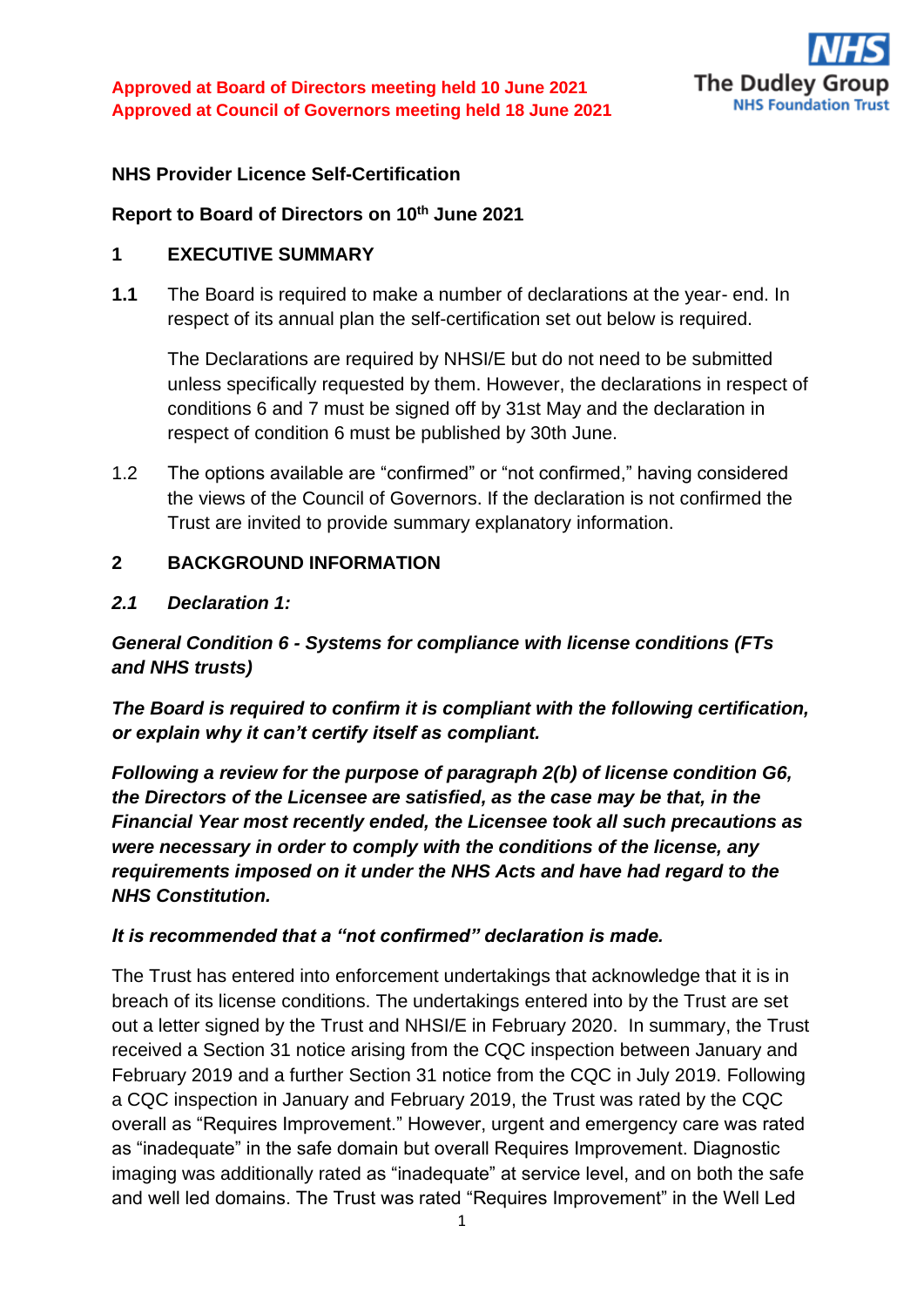inspection. The CQC issued three Section 31 notices in July 2019 concerning triage performance, escalation, and management of patients with Sepsis or a deteriorating medical condition, and the number of registered nurses available at all times within the Emergency Department.

The Trust has implemented a number of measures in response to these findings including the introduction of digital dashboards to monitor performance and periodic audits of practice. The Trust sepsis data demonstrates that the Trust is now performing at target and in excess of the national average. Nurse staffing has been reviewed by the chief nurse and safe staffing is reported to the Board of Directors as part of the chief nurse monthly report.

As a consequence of these improvements in June 2020 two of the three notices were withdrawn (escalation and management of sepsis and the number of registered nurses in the Emergency Department).

The CQC undertook a Focussed Inspection of the Emergency Department in February 2021 which resulted in the following conclusions:

- Improvements had been made to safety and culture within the emergency department
- Critically ill patients were assessed as directed by national guidelines.
- Staff followed Personal Protective Equipment (PPE) recommendations and appropriate infection prevention and control (IPC) pathways were in place and flexed to reduce the risk of COVID-19 nosocomial infections.
- Staff told the CQC that they were supported well by managers and senior leaders.

The CQC also advised the Trust that areas to improve were:

- The Trust should continue to work towards achieving improvements in staff compliance with safeguarding training.
- The Trust should consider implementing a system that includes visual prompts at red area access points to remind staff of the PPE requirements before entering these areas.
- The Trust should consider how to make children, young people, and their relatives aware of social distancing requirements within the children's ED.
- The Trust should continue to work with the wider health and social care system to improve flow from the ED to speciality wards.
- The Trust should consider taking a more proactive and integrated approach with regards to the assessment and management of the risks associated with ambulance offload delays.

All of these recommendations have been or are in the process of being addressed.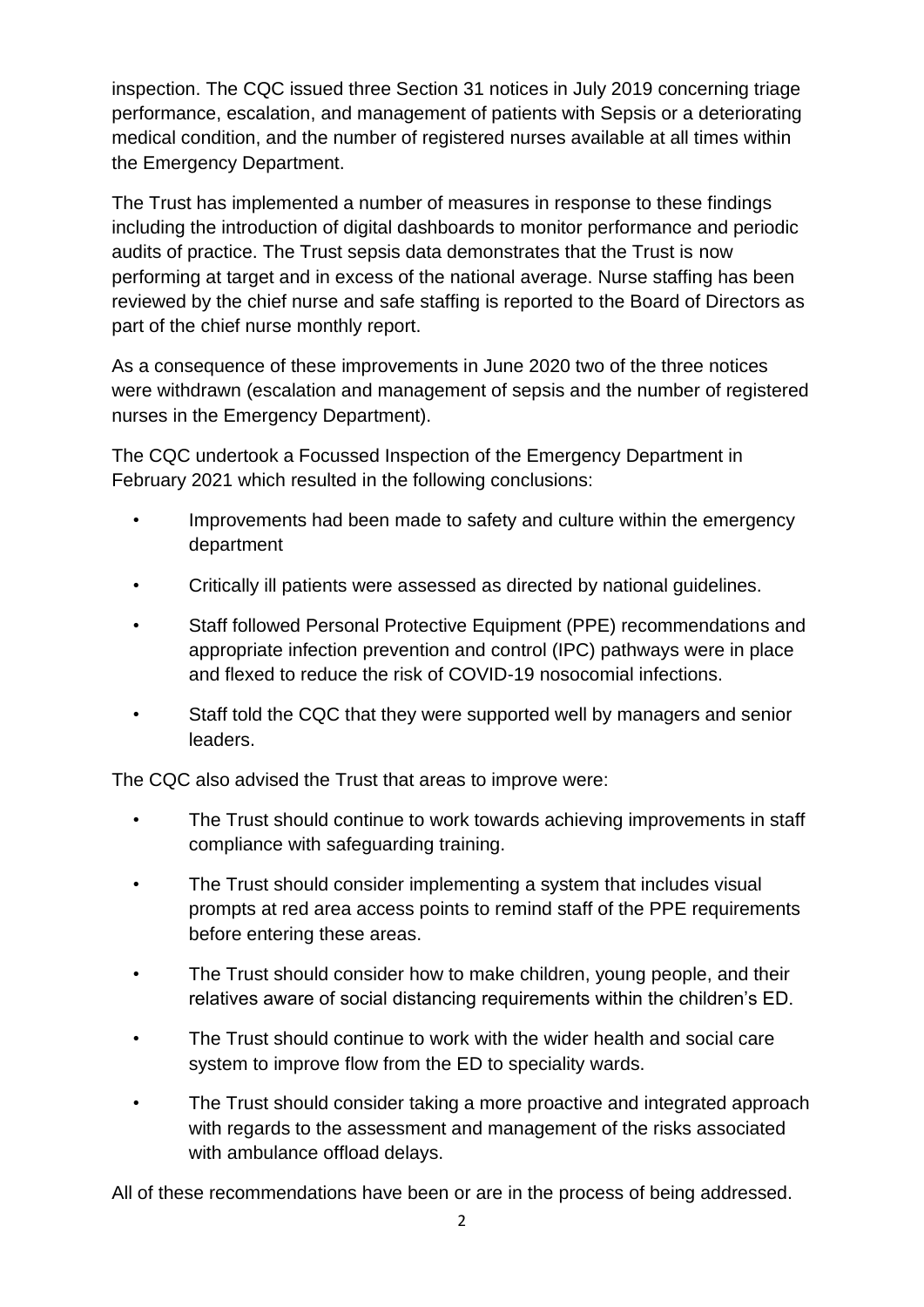As a result of the inspection the CCQ have improved the rating in safe domain from "inadequate" to "requires improvement" and have removed the remaining condition of registration concerning triage performance.

In addition, in relation to operational performance the Undertakings cite delivery against the four hour emergency care standard, the 62 day cancer standard, and the diagnostic standard.

The Trust has requested that NHSI/E consider discharging some or all of the undertakings on the basis that;

- All three Section 31 notices previously imposed by the CQC have been removed during the financial year.
- The Trust has satisfied the financial undertakings which were time limited to the 2019/20 financial year.
- The Trust has, for much of the preceding twelve months directed substantial resources and capacity to addressing the COVID-19 pandemic. As a consequence, the inability to recover operational performance to meet national standards is common to all acute providers in the current circumstances. The Trust has a credible Restoration and Recovery plan and benchmarks well with other system providers.

However, the Trust's self –assessment score reflects the fact that at the date of this assessment, the Trust remains subject to undertakings in relation to actual or suspected breaches of its licence conditions.

### *Continuity of service condition 7 – Availability of Resources*

### *The Board is required to make one of the following three declarations<sup>1</sup>*

*1a. After making enquiries the Directors of the Licensee have reasonable expectations that the Licensee will have the Required Resources available to it after taking account distributions which might reasonably be expected to be declared or paid for the period of 12 months referred to in this certificate.*

*1b. After making enquires the Directors of the Licensee have a reasonable expectation, subject to what is explained below, that the Licensee will have the Required Resources<sup>2</sup> available to it after taking account in particular (but without limitation) and distribution which might reasonably be expected to be declared or paid for the period of 12 months referred to in this certificate. However, they would like to draw attention to the following factors (as described in the text box in section 3 below) which may cast doubt on the ability of the Licensee to provide Commissioner Requested services*

*1c. In the opinion of the Directors of the Licensee, the Licensee will not have the Required Resources available to it for the period of 12 months referred to in this certificate.*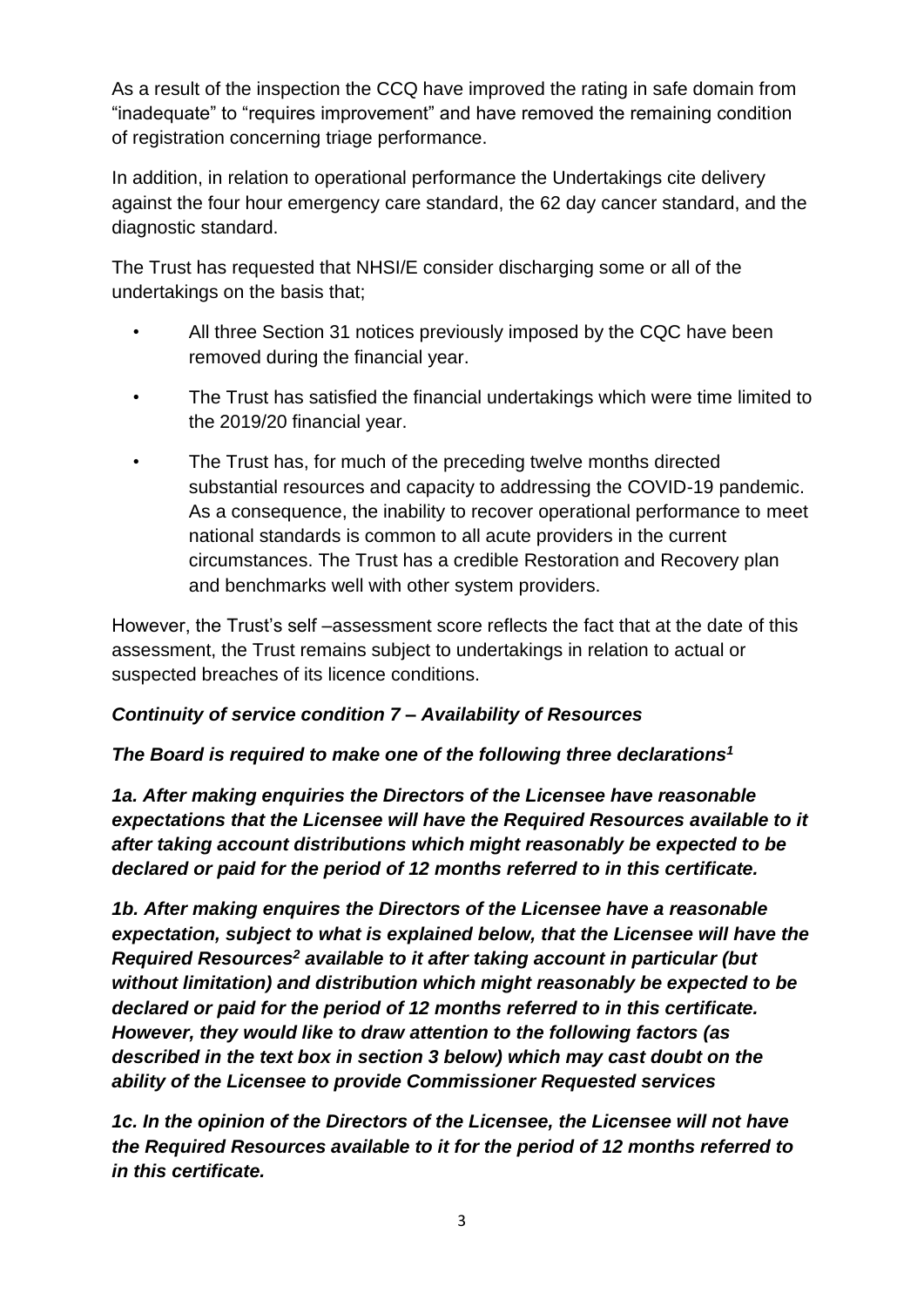### *<sup>1</sup> The period of 12 months, is the 12 months from the date of the certificate*

# *<sup>2</sup> Required Resources include: management resources, financial resources and facilities, personnel, physical and relevant asset guidance.*

It is recommended that 1b declaration be made with the following factors taken into account reflective of the uncertainties of the financial regime for the remainder of 2021/2022. The Trust awaits confirmation of allocations and planning guidance from October 2021, which has not yet been set by NHSEI.

# *2.2 Declaration 2:*

# *Condition FT4 - Corporate Governance Statement*

*The Board is required to indicate it is compliant with the following statements, or if not, state why it is non- compliant. In addition, the Board is invited to identify any risks and mitigating actions in relation to each of the statements.*

*1) The Board is satisfied that the Trust applies those principles, systems and standards of good corporate governance which reasonably would be regarded as appropriate for a supplier of health care services to the NHS.*

It is recommended that a "confirmed" declaration is made as the Board is assured from the work of the Audit Committee, its Internal and External Auditors and their opinions received during the year.

# *2) The Board has regard to such guidance on good corporate governance as may be issued by NHS Improvement from time to time.*

It is recommended that a "confirmed" declaration is made as the Trust Board Secretary has made the Board, Audit Committee and Executives aware of NHSI/E guidance and any impact/ improvements to be made within Trust systems as a result.

# *3) The Board is satisfied that the Trust implements:*

*(a) Effective board and committee structures;*

# *(b) Clear responsibilities for its Board, for committees reporting to the Board and for staff reporting to the Board and those committees; and*

# *(c) Clear reporting lines and accountabilities throughout its organisation.*

# *It is recommended that a "confirmed" declaration is made.*

The Board has an established committee system. The work plans of each committee have been reviewed during the year and the exception reporting introduced for each Committee up to the Board is working effectively. A committee effectiveness review has been undertaken in respect of each committee and a review of review of terms of reference and workplans has also been undertaken.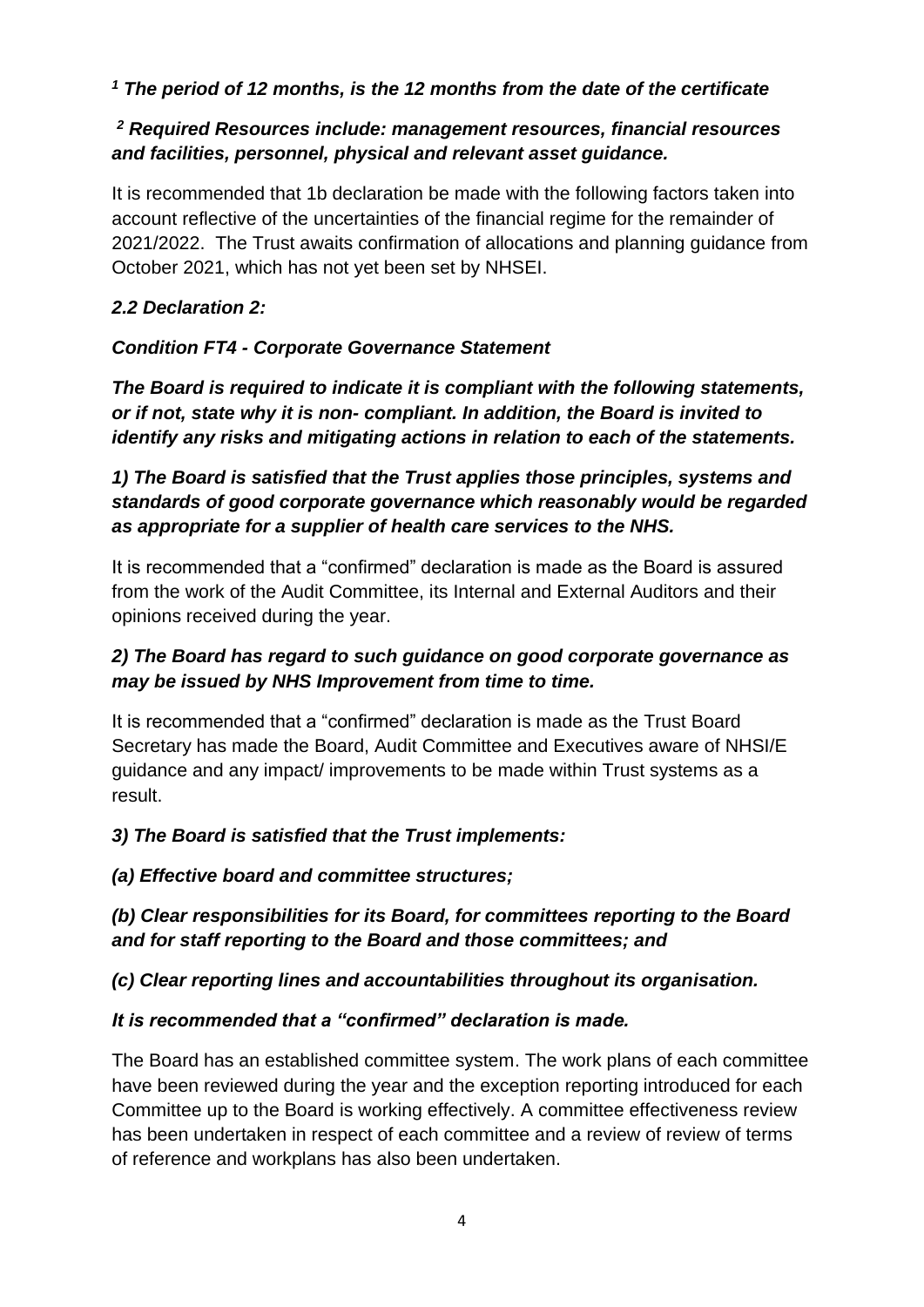*4) The Board is satisfied that the Trust effectively implements systems and/or processes:*

*(a) To ensure compliance with the Licensee's duty to operate efficiently, economically and effectively;*

*(b) For timely and effective scrutiny and oversight by the Board of the Licensee's operations;* 

*(c) To ensure compliance with health care standards binding on the Licensee (including but not restricted to standards specified by the Secretary of State, the Care Quality Commission, the NHS Commissioning Board and statutory regulators of health care professions);*

*(d) For effective financial decision-making, management and control (including but not restricted to appropriate systems and/or processes to ensure the Licensee's ability to continue as a going concern);* 

*(e) To obtain and disseminate accurate, comprehensive, timely and up to date information for Board and Committee decision-making;*

*(f) To identify and manage (including but not restricted to manage through forward plans) material risks to compliance with the Conditions of its Licence;*

*(g) To generate and monitor delivery of business plans (including any changes to such plans) and to receive internal and where appropriate external assurance on such plans and their delivery; and*

*(h) To ensure compliance with all applicable legal requirements.*

*It is recommended that a "not confirmed" declaration is made.*

The Trust is not currently compliant with paragraph 4c by virtue of the Enforcement Undertakings referred to above.

In respect of the other measures in Condition FT4 the Board has both directly and through its Committee structure been assured that the Trust's designed systems of internal control have been operating effectively and as intended over the year. Where issues have arisen during the year timely actions have been implemented to improve these areas. Assurance is routinely and regularly obtained as to the quality of the data supporting the Trust's performance reporting and decisions being taken and improvements have been introduced through the adoption of Statistical Process Control (SPC) reporting. The Board has commenced a review of the Trust Strategy and expects to complete this and implement the new strategy early in 2021/22. Key risks and associated assurance has been reported to the Audit Committee and Board during the year and the process has been subject to Internal Audit review which concluded {positively} over the Trust corporate risk and assurance processes.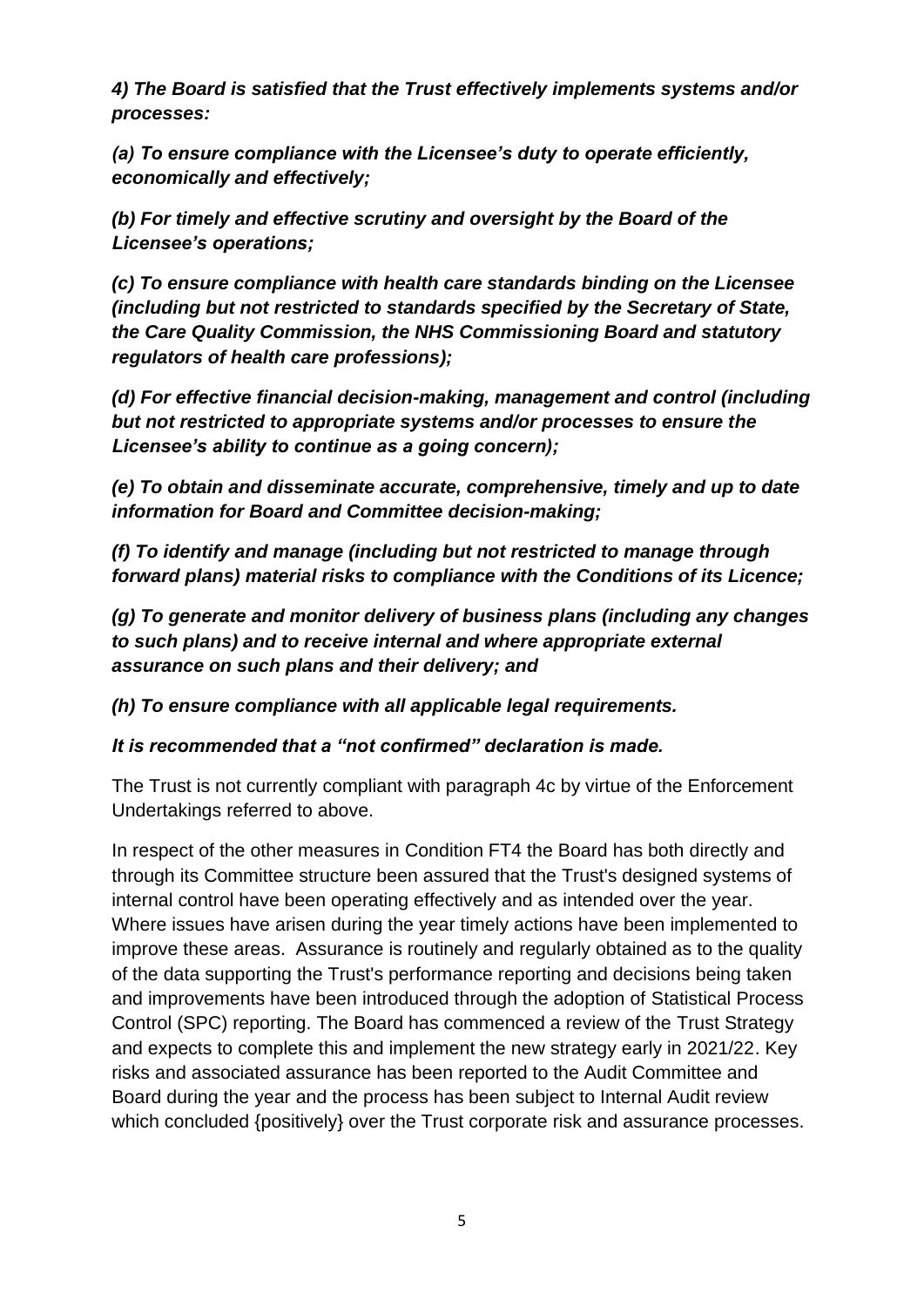*5) The Board is satisfied that the systems and/or processes referred to in paragraph 4 (above) should include but not be restricted to systems and/or processes to ensure:*

*(a) That there is sufficient capability at Board level to provide effective organisational leadership on the quality of care provided;* 

*(b) That the Board's planning and decision-making processes take timely and appropriate account of quality-of-care considerations;*

*(c) The collection of accurate, comprehensive, timely and up to date information on quality of care;*

*(d) That the Board receives and takes into account accurate, comprehensive, timely and up to date information on quality of care;*

*(e) That the Trust, including its Board, actively engages on quality of care with patients, staff and other relevant stakeholders and takes into account as appropriate views and information from these sources; and*

*(f) That there is clear accountability for quality of care throughout the Trust including but not restricted to systems and/or processes for escalating and resolving quality issues including escalating them to the Board where appropriate.*

It is recommended that a "confirmed" declaration is made as there is clear leadership and accountability for the delivery of high quality and safe services within the Trust. The Board both directly, and through its Committee structures, ensures that a focus is maintained on the delivery of quality services. The Trust's Quality Priorities continue to be set in consultation with the Council of Governors and other stakeholders with regular reporting of the delivery against these priorities provided to the Board and the Council of Governors and our Commissioners.

# *6) The Board is satisfied that there are systems to ensure that the Trust has in place personnel on the Board, reporting to the Board and within the rest of the organisation who are sufficient in number and appropriately qualified to ensure compliance with the conditions of its NHS provider licence.*

It is recommended that a "confirmed" declaration is made*.* The Trust has undertaken performance reviews and 360-degree appraisals with all directors. In addition, it has reviewed the skills and experience of its Non-Executive Directors and considered this against committee membership and other portfolio responsibilities. The Trust has also established a process that ensures that all Board Members are "fit and proper" persons. The Board through its Workforce and Staff Engagement Committee has been assured over the actions being taken to mitigate the workforce risks in relation to recruitment and retention. Regular reporting is provided to the Board on the Trust's compliance with the nursing safer staffing levels and the revalidation of its nursing and medical workforce.